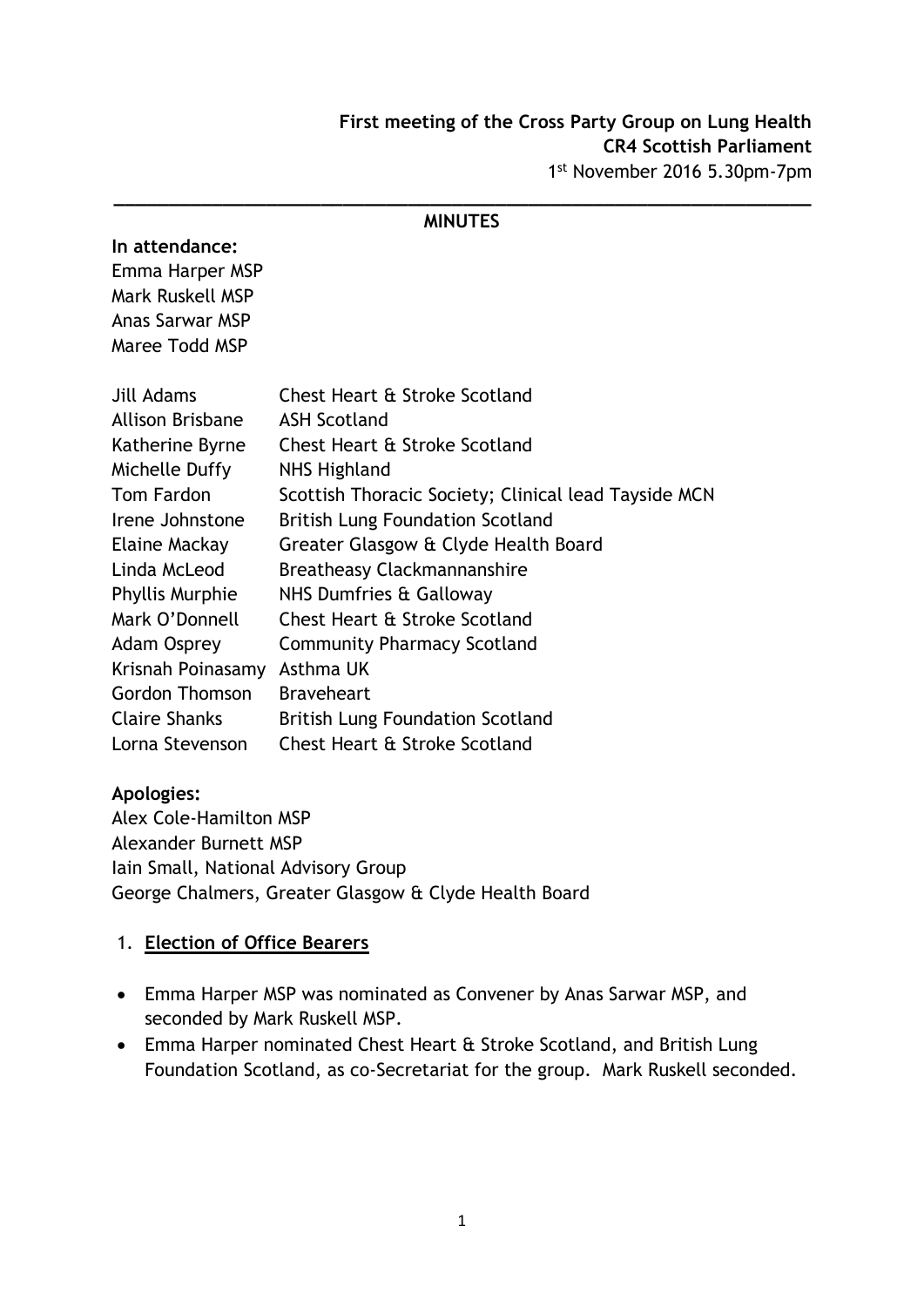# 2. **Lung Health in Scotland: Irene Johnstone, Head of British Lung Foundation Scotland**

- In 2015 BLF published RHON, an epidemiological study which compared statistics about lung disease from across the UK. The report looked at how many people in the UK are affected by each of the major lung diseases and how the figures vary by age, gender, region and standard of living. It also reveals the impact lung disease has on health services, such as hospital admissions and bed-days. The report found that the incidence of some lung conditions was much higher that had been previously reported, and there has been an unacceptable lack of progress made.
- National Registers of Scotland statistics show the proportion of deaths from respiratory system diseases (for example pneumonia or chronic obstructive pulmonary disease) has increased from 11 per cent of all deaths in 1980-82 to 13 per cent of all deaths in 2015.
- $\bullet$  In 2015 the number of deaths from respiratory system diseases (7,669) was greater than the number from coronary heart disease (7,142) for the first time. Urban Scotland, particularly around Glasgow, has the highest lung disease mortality rates in Britain – for instance, your chances of dying from lung disease in Glasgow City is nearly twice that of nearby Stirling, and nearly triple that of places like Kensington and Chelsea in London.
- Historic smoking rates are the biggest factor in this, and the impact of heavy industry is also a significant factor – tellingly, Scotland has higher rates of less common lung conditions such as pneumoconiosis, which are usually caused by inhaling dusts and chemicals in the workplace. Various parts of Scotland, notably those with a history of shipbuilding, also have high rates of the asbestos-related cancer mesothelioma.
- Scotland also has among the highest rates in the UK of conditions such as asthma, sarcoidosis and idiopathic pulmonary fibrosis (IPF) – the reasons for this are less clear, as we don't know what causes these conditions. Since 2004, Scotland has had the 3rd highest number of COPD diagnoses of the 12 UK regions.
- Key messages from a recent round-table meeting of representatives from Scotland's respiratory/academic/public and social care community were:
	- i. We have the will but we don't have the way...( evidenced by the exemplary practice and research)
	- ii. We need more genuine engagement from Government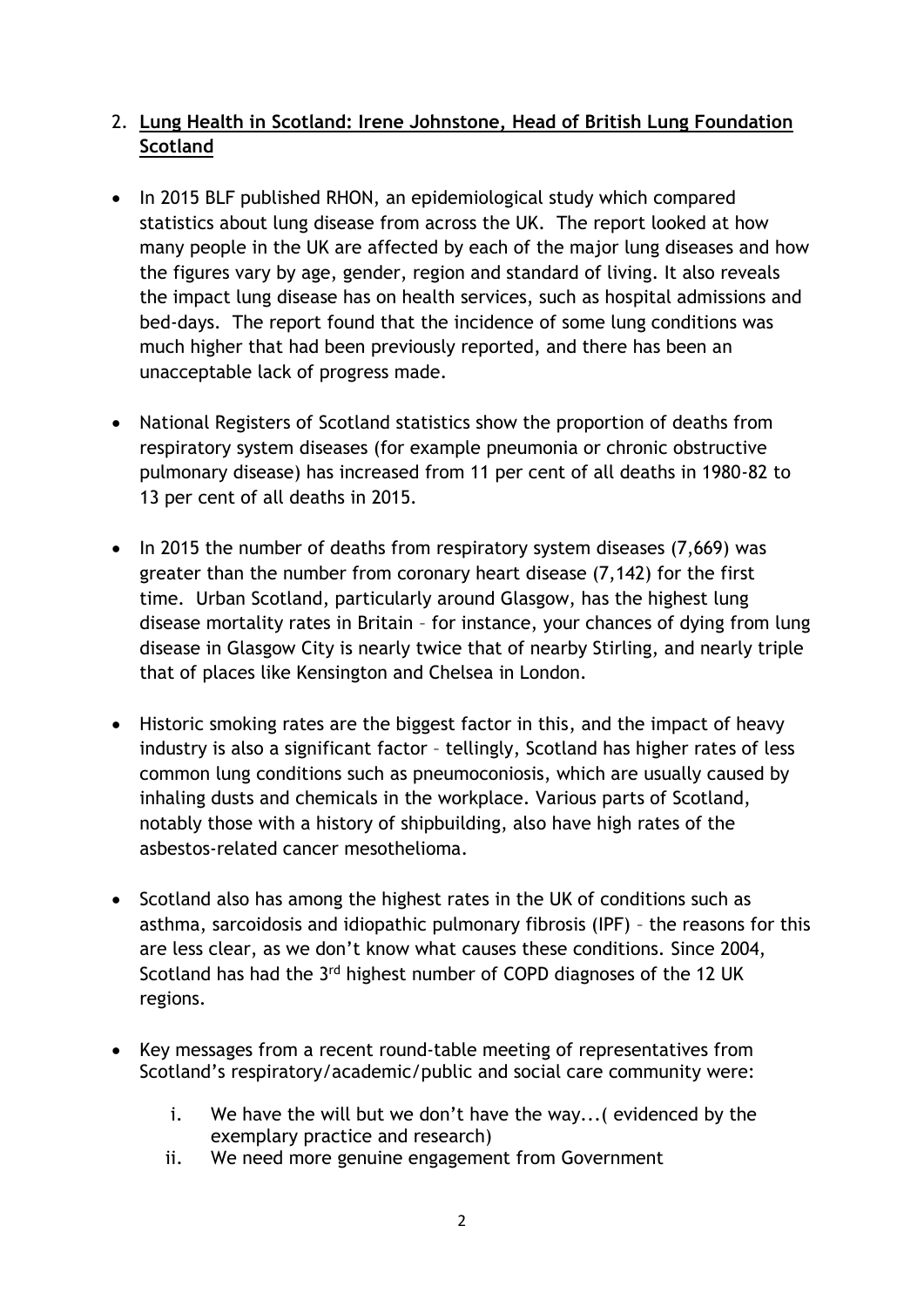- iii. We need a stronger partnership in respiratory health that should include amongst others public health, pharmacy and informatics
- iv. We need support to implement and develop value based services and or stronger value based propositions.
- v. Lung Health not long disease must be the focus ( prevention /education eg air pollution/ environmental policy decisions)
- Dr George Chalmers posed the question, "Who is looking after Scotland's lungs?" A key role of the new Cross Party Group will be to help address that.

# 3. **Why we need a Cross-Party Group on Lung Health: Mark O'Donnell, Chief Executive Chest Heart & Stroke Scotland**

- The scale of the resource challenges for the NHS caused by respiratory illness are stark, with 100,000 hospital admissions and half a million beddays as a consequence of respiratory conditions. The integration of health and social care creates the conditions to bring about real change – and must drive improvements on managing lung health.
- Inequalities in tackling respiratory illness are enormous, with uneven provision of investment and prioritisation across Scotland.
- The new group needs to focus on what action can be taken, both individually and collectively in order to influence change.

# 4. **Group discussion**

**Members were invited to comment on the proposed Aims, Objectives, and Outcomes for the Group.**

- A draft National Respiratory Quality Improvement Plan has been developed by Phyllis Murphie and Iain Small. The plan includes a focus on primary prevention, pulmonary rehabilitation, and access to care. The draft framework needs input from Scottish Government's Health Department, and the CPG will provide a forum to help with this. It was noted that a dedicated Respiratory Taskforce should complement this.
- Developing an Improvement Plan would support the ambition for Lung Health to become a National Clinical Priority for the Scottish Government.  $(IJ)$
- The issue of the cost to the NHS from respiratory conditions could be added to the aims of the CPG. (M O'D) [Note – added to Objective III]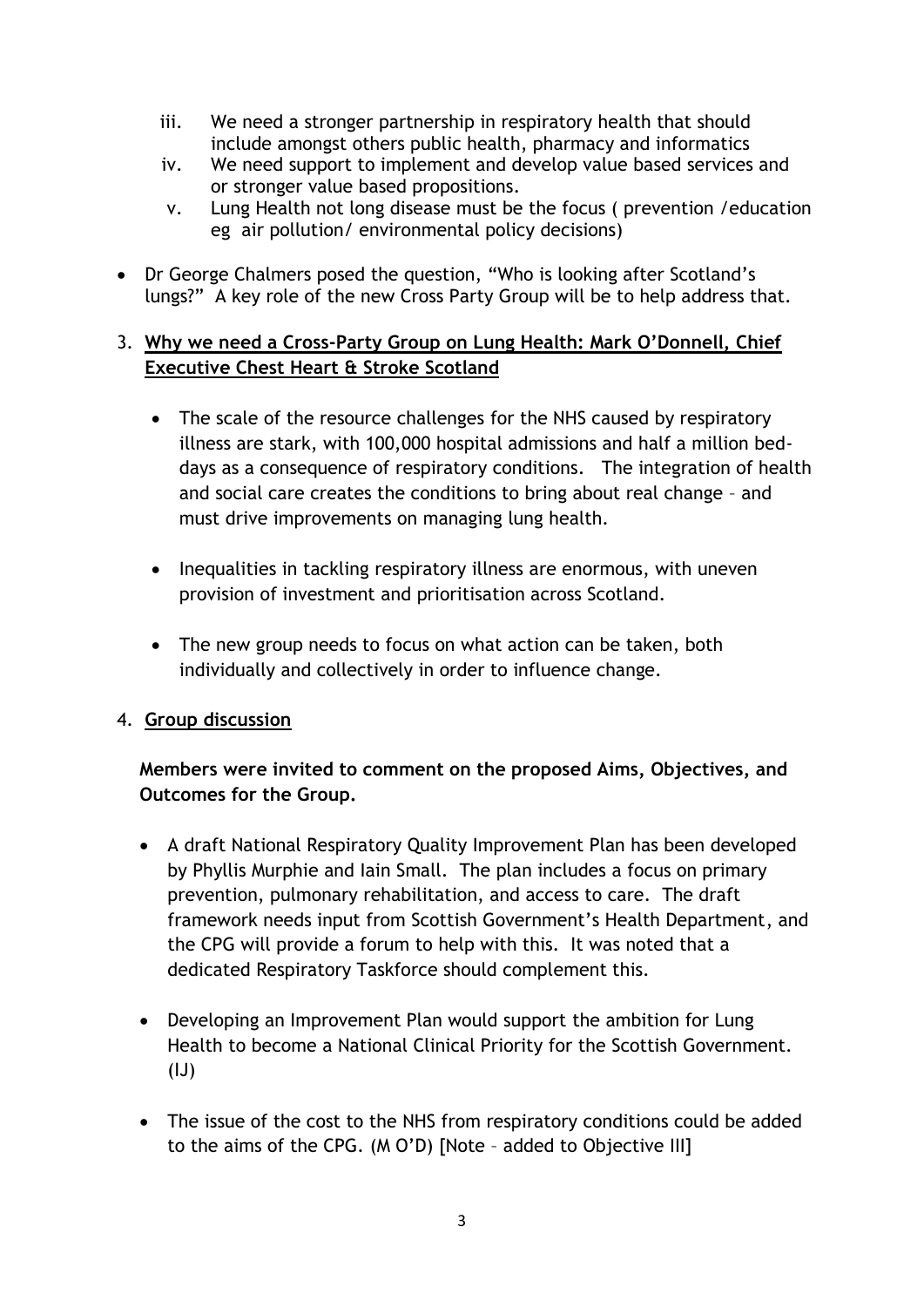- The aims of the Battle for Breath report should be at the centre of the CPG's work. (PM)
- The group can help demonstrate to Scottish Government how we can support change, there are examples of successful work across the country (eg Community Respiratory Teams in Glasgow and Dundee) but these need to be replicated. Need to focus on key themes, not individual conditions.  $(IJ)$
- The group's objectives should include the need to influence the NHS in identifying waste and disinvesting in treatments which are proven to be ineffective. (GT)
- The group needs to increase political awareness by being clear about what it will do, and be solution-focused. (KP)
- Important to note the Scottish Government has moved away from single health issues as priorities towards issues such as health improvement, multimorbidities etc, and so there may be resistance to respiratory disease becoming a National Clinical Priority. A National Taskforce with high-level leadership would underpin delivery of a Lung Improvement Plan. (M O'D)
- Purpose of group to help position lung health as an equal partner with other health issues such as stroke and heart disease. (M O'D)
- Important to firstly articulate the compelling need for this prioritisation, and also learn from other areas where there has been successful improvement, such as tackling heart disease. (IJ)

### **Discussion then focused on some key emerging themes:**

### Efficiency and equity of services

- Cost of respiratory disease to NHS is critical, bed-days are cheap compared with expense of drugs, some of which are prescribed unnecessarily and proved to be ineffective yet the NHS finds difficult to disinvest in at a national level. Some Health Boards have been effective. (TF)
- Interventions like smoking cessation or pulmonary rehabilitation are highly cost effective in tackling COPD but are not equally available across Scotland. (PM)
- Importance of national action to tackle local variation in practice. (MD)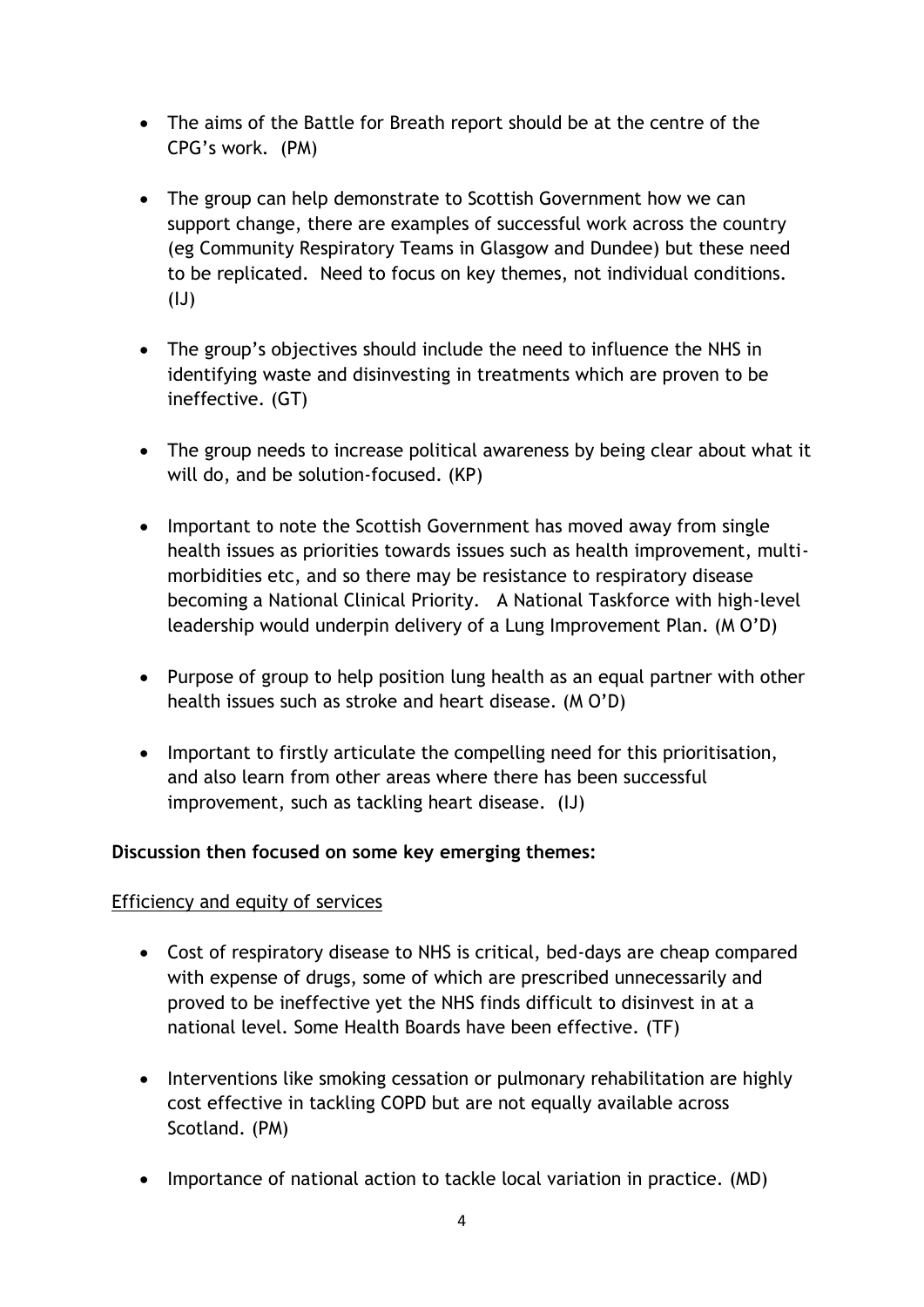# Coordination of services

 Research into lung disease needs to be better coordinated across Scotland. There are challenges because of the relatively small scale of some diseases. A coordinated national network is needed which identifies where expertise is sited. (TF)

# Prevention and protection

- Scotland currently has no occupational lung specialists, unlike England which has local centres, and needs a national centre. Issues around exposure to harmful substances in the workplace are therefore not tackled here. (TF)
- Important to widen the debate around health promotion and healthier lifestyles, to include air quality, smoking, targeting areas where inequalities lie. (MR)
- Importance of acknowledging the harmful impact of second hand smoking, both in causing and exacerbating conditions. 48% of people living with illness or disability are smokers. A culture change is still needed. New legislation about smoking in the perimeter of hospitals, and preventing smoking in cars (comes into force on December  $5<sup>th</sup>$  (AB)

### Digital optimisation, informatics and data

- ISD Scotland's data could be used to support people in making decisions about their care – not just for NHS. (IJ)
- Importance of telemedicine and for rehab (PM)

### 5. **Next steps**

- Important that Primary Care is fully represented in membership of the CPG. GPs are spending as much as a third of their time on patients with respiratory illnesses. Also important the membership has representation from Health Improvement Scotland and those dealing with health inequalities.
- Members need to target where they can influence and lobby to bring about improvements. (M O'D)